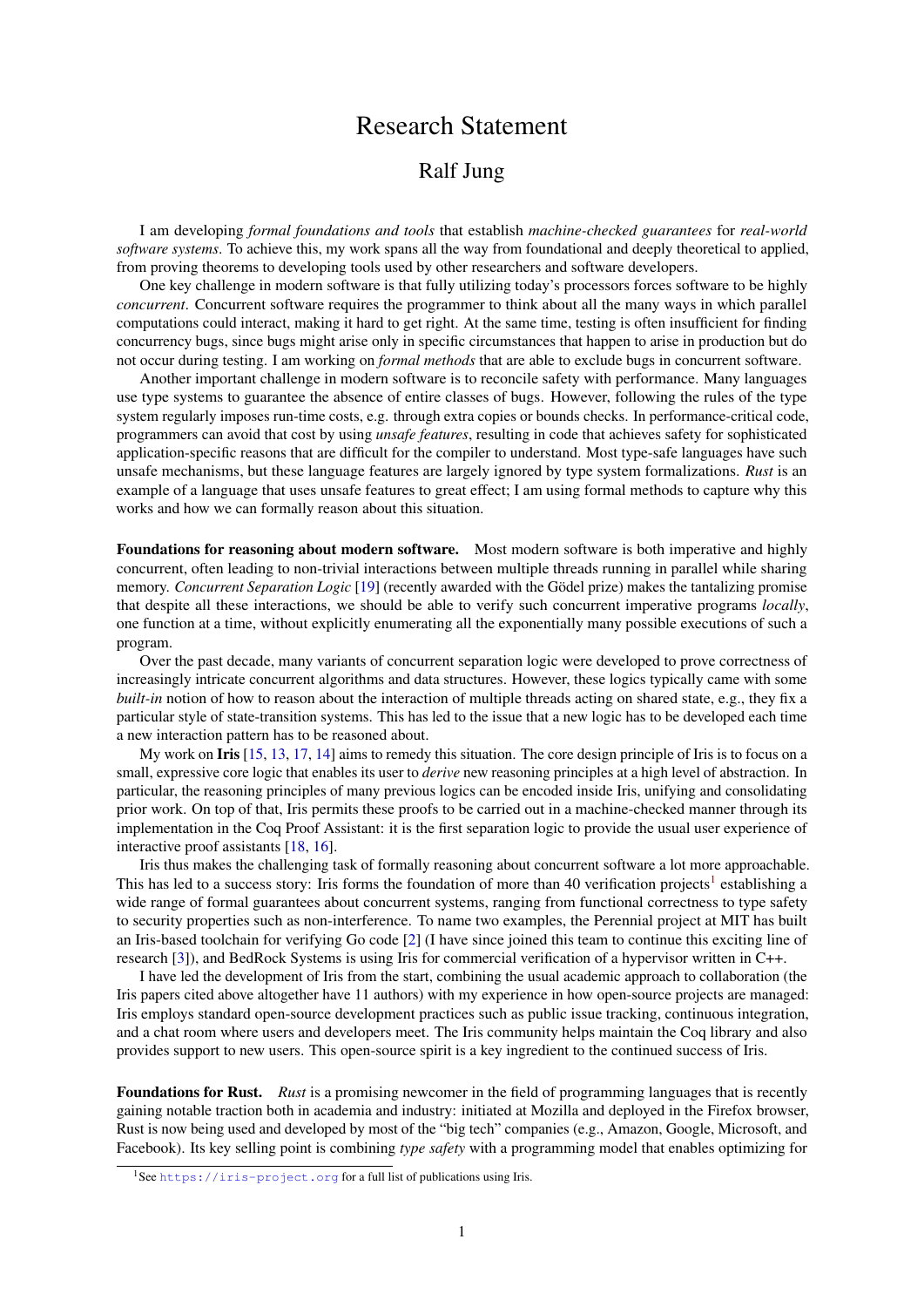*performance* like one could in languages such as C or C++. Rust ensures memory safety and data-race freedom, ruling out entire classes of bugs that plague C and C++ programs and regularly cause security vulnerabilities.

However, because a type checker will never be able to accept all correct programs, Rust also features unsafe blocks that unlock non-type-safe operations. To avoid losing all the benefits of memory safety, these unsafe blocks are generally *safely encapsulated* behind an API surface, i.e., the author of the library promises that well-typed code cannot cause memory errors or data races by interacting with this library. This leads to a compositional ecosystem of high-performance libraries that can be safely used to build reliable applications.

That is the claim, anyway. I have built **RustBelt**  $[11, 12]$  $[11, 12]$  $[11, 12]$  to formally verify these claims. RustBelt is the first formal proof of correctness of the Rust type system that accounts for unsafe code. As part of this, I verified the soundness of some of the most important data structures in the standard library, meaning I showed that the unsafe code they use internally is safely encapsulated by their API: *any* well-typed code using these libraries is still memory safe and data-race free. What makes these data structures particularly interesting and challenging to verify is that they "violate" a key property of the Rust type system—that all data is shared or mutable, never both—to provide safe access to shared mutable state.

Moreover, the approach RustBelt follows is *compositional*: even though the individual abstractions were verified independently of each other, the safety result scales to safe programs that combine these abstractions in arbitrary ways. The RustBelt proof is carried out using Iris and mechanized in the Coq Proof Assistant, crucially relying on the versatility of Iris and its ability to define and verify new logical reasoning principles at a high level of abstraction.

Our work has led to the discovery of a bug in Mutex [\[7\]](#page-4-8) (implementing mutual exclusion and used for lock-based concurrent programming), and follow-on work by collaborators that incorporates weak memory into RustBelt [\[4\]](#page-4-9) has found another bug in Rust's atomically reference-counted pointer (Arc) [\[9\]](#page-4-10). Based on this formal model, I have closely interacted with the Rust language team during the development of a new feature for *pinning* [\[6,](#page-4-11) [8\]](#page-4-12), a cornerstone of Rust's growing support for asynchronous programming.

In follow-on work, we have established safety of GhostCell [\[23\]](#page-5-3), a library that enables Rust programmers to split permissions from data to enable new safe ways of using shared mutable state in Rust. This safety proof was particularly challenging since GhostCell employs the type system in non-conventional ways by relying on "branding": type-level identifiers are used as purely logical indicators to track which permission belongs to which data.

While this line of research is specific to Rust, our approach applies more generally: unsafe escape hatches similar to unsafe blocks exist in most programming languages (e.g., Obj.magic in OCaml, unsafePerformIO in Haskell, the unsafe package in Go), but they are usually neglected in formal studies of these languages. This means that the guarantees provided by these formalizations break down when a program uses unsafe features. The RustBelt methodology shows how to overcome this problem. It can also be applied to reason about the interaction of a type-safe language with a non-type-safe language, which is common in real systems (e.g., Java code calling a C library). In fact, RustBelt has already inspired other researchers to apply a similar approach for verifying OCaml code [\[21\]](#page-5-4).

Specification and tooling for Rust. RustBelt has established that the Rust type system is useful to ensure that programs run correctly. However, there is another benefit the type system could bring to the table: the compiler should be able to exploit type information for *performance*. In particular, Rust's reference types provide very strong alias information, which otherwise would be hard or impossible for the compiler to obtain. If Rust compilers can exploit that alias information, that could make Rust not just a safer language than C or C++ but also one that can be optimized better.

Unfortunately, this story becomes complicated once we consider unsafe code. Unsafe Rust is to some extent allowed to circumvent the language's aliasing restrictions. How can we ensure that optimizations remain correct even in the presence of unsafe code? My work on **Stacked Borrows** [\[10\]](#page-4-13) provides a possible answer to this question. Stacked Borrows specifies a precise set of rules that unsafe code has to follow, and we formally prove in the Coq Proof Assistant that under this assumption some powerful optimizations are correct.

However, enabling optimizations is only one side of the coin. We must also take care that Stacked Borrows is *realistic*, i.e., that it still permits programmers to do what they need to do with unsafe Rust. To this end, I have implemented the Stacked Borrows rules in Miri, an interpreter for Rust, which means that Miri is able to tell if real Rust code is compatible with the requirements of Stacked Borrows. This enabled me to define Stacked Borrows in a way that the Rust standard library test suite is fully compliant. This work was done in close collaboration with the Rust language team. The process of officially standardizing an aliasing model is still ongoing, but in the mean time, Stacked Borrows has become the de-facto baseline aliasing model in Rust.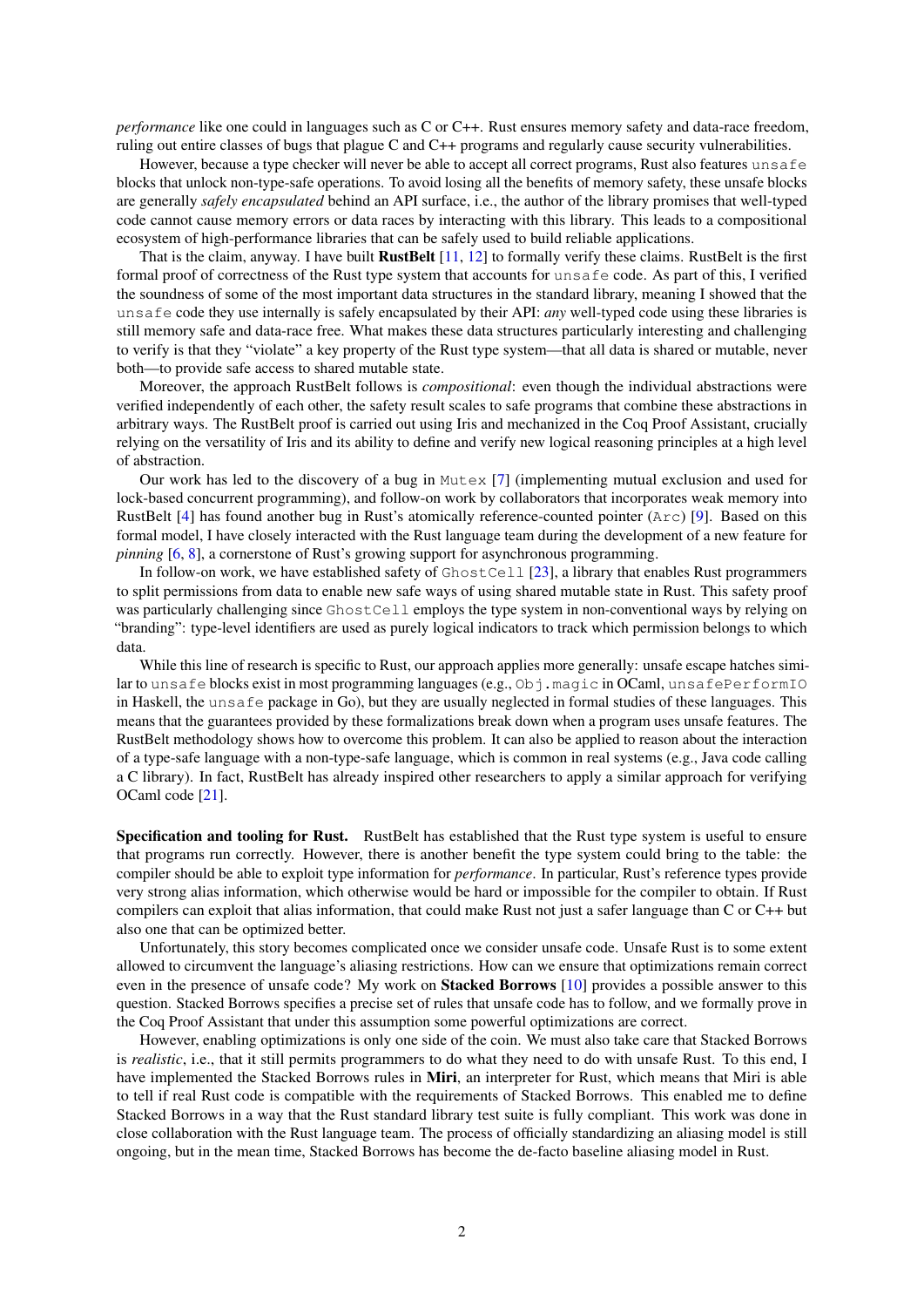In fact, I have turned Miri into a tool that can check Rust code for compliance not only with Stacked Borrows but also with many other requirements that Rust imposes on unsafe code (e.g., not performing out-of-bounds memory accesses). It has become a standard tool in the Rust community: Miri is available as part of the official distribution of the nightly Rust compiler, developers use Miri in their continuous integration to gain confidence in the correctness of their unsafe code [\[1\]](#page-4-14), and Miri has also been integrated into the Rust Playground,<sup>[2](#page-2-0)</sup> enabling Rust programmers to test small snippets of code directly in the browser.

#### Future research

In my past research, I developed a suite of influential and groundbreaking tools for reasoning modularly about the correctness of complex concurrent programs (Iris) and the safety of Rust, a popular and actively developed systems programming language (RustBelt, Miri, Stacked Borrows). My plans for future work build on that foundation. Iris has already been demonstrated to be applicable to a wide range of problem domains, so I aim to use Iris as a stepping stone for branching off into new research directions. On the Rust side, my existing expertise and my connections within the Rust community provide a unique opportunity to identify and tackle challenging research problems that will impact the future development of the language.

Distributed systems. Distributed systems (*i.e.,* services that are distributed across many machines in a network) form the backbone of our internet infrastructure. They are also notoriously hard to get right: networks are unreliable, so distributed systems have to contend with network messages being lost, reordered, or duplicated. Testing all possible cases is not usually feasible, making verification a core tool for ensuring reliability of distributed systems. This becomes even more true when one considers distributed systems that also exploit per-machine concurrency, as is often the case today.

In ongoing work, I am applying Iris to the verification of distributed systems. The goal is to verify distributed systems *locally*, one component at a time. This thinking in terms of reusable and replaceable components reflects the way distributed systems are typically built, but is not yet applied in existing high-profile verification efforts (such as Verdi [\[22\]](#page-5-5) and IronFleet [\[5\]](#page-4-15)) which have focused on establishing strong correctness properties of *complete systems*. By using a powerful concurrent separation logic, we can state and prove specifications of distributed systems components, and we can compose specifications of these components to verify a complete distributed system.

Another critical aspect of realistic distributed systems is *fault tolerance*: recovering gracefully when nodes of the network crash or become inaccessible due to network outages. However, the state of the art in distributed systems verification largely ignores the difficulties that arise when a node recovers and rejoins the system based on whatever durable state it still has on disk. In the MIT work on Perennial, Iris has already been shown expressive enough to reason about crash recovery in concurrent programs running on a single machine; in future work, I will investigate how to scale this approach up to account for crash recovery in a distributed system. The key challenge is that unlike in Perennial, distributed systems have to consider *partial failures*, where some machines crash and reboot while others keep running without even knowing that a failure occurred.

Verifying large-scale realistic systems will also require innovation within Iris itself. While Iris comes with a carefully engineered "proof mode" that provides excellent support for doing machine-checked interactive separation-logic proofs in Coq, Iris proofs nonetheless require a great deal of manual effort. I believe that improving automation for Iris proofs will be essential for deploying it in the verification of large-scale systems, and that there are clear opportunities for improvement. This will be challenging because most existing approaches to automation in proof assistants are geared towards standard (non-separation) logics, and thus cannot be applied to automating Iris proofs.

Finally, there are some more fundamental theoretical challenges that I plan to work on: distributed systems are particularly prone to *liveness* issues, where the system at some point "locks up" and is unable to complete further requests. Most verification efforts, including Iris, only prove that requests do not receive incorrect replies; such a proof still leaves the possibility of liveness bugs if no reply is sent at all. Prior work on IronFleet has managed to establish liveness guarantees at the whole-system granularity. The idea is that with Iris, we can separately verify reusable components and still show liveness of the whole system when the components are put together. This will require developing new techniques for expressing liveness guarantees as part of library specifications.

Towards a Rust Standard. Any attempt to formally reason about programs requires a solid specification of the language they are written in. However, such a specification does not yet exist for Rust (so RustBelt had to make

<span id="page-2-0"></span><sup>&</sup>lt;sup>2</sup>The playground can be found at <https://play.rust-lang.org/>.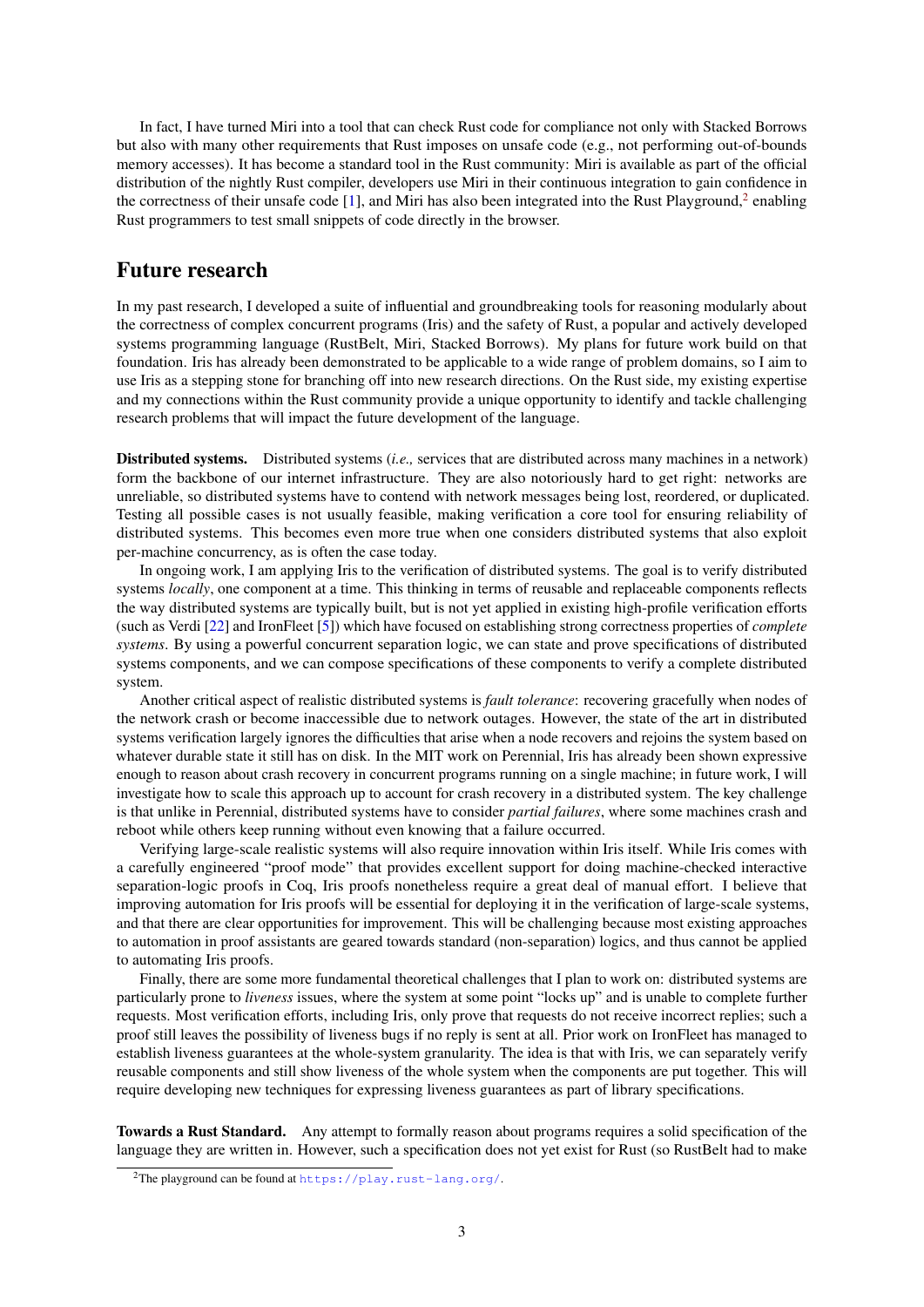do with an approximation). Developing a Rust specification is thus an important open problem—notwithstanding Stacked Borrows, which only makes a first stab at specifying one particular aspect of the language semantics.

At the same time, it is a major challenge: like C and C++, Rust combines a low-level machine model with aggressive optimizations that make assumptions the programmer needs to be aware of: when writing unsafe Rust, the programmer has to guarantee that the program does not have *undefined behavior*. However, determining if a given program has undefined behavior is very tricky, and even the hundreds of pages of specification that C and C++ come with are often not enough to answer that question. This affects both programmers that accidentally write code with undefined behavior, and compiler writers that accidentally make inconsistent assumptions about undefined behavior in different parts of the compiler, leading to incorrect compilation results.

I am planning to use Miri as a key tool in developing a standard for Rust that avoids this kind of ambiguity. Specifying undefined behavior by means of an interpreter like Miri has several key advantages over a naturallanguage specification: first of all, it is not hard to extract a formal mathematical specification from the interpreter while at the same time, interpreter source code is much more accessible to programmers than formal specifications, making it easier to involve the Rust community in the discussion of what should and should not be undefined behavior in Rust. Secondly, we can avoid the pitfall of putting unrealistic requirements on unsafe code by simply running Miri on a corpus of unsafe code and testing if any of that code violates the requirements we want to impose on unsafe Rust authors. This is crucial to raise acceptance of an eventual official specification of undefined behavior: if there is a common sentiment that avoiding undefined behavior is near impossible and almost all programs have undefined behavior anyway (and that sentiment is not uncommon in the C/C++ communities), then it becomes very hard to convince people to rid their code of undefined behavior—which would entirely subvert any attempt to put Rust's safety story on solid footing!

I am already in contact with the Rust language team, as well as several teams in academia and industry that are interested in Rust verification, on the topic of developing a specification. I plan to use my experience with Stacked Borrows and my connections with these key stakeholders to work towards making the official specification of Rust precise, accessible, and realistic.

Low-barrier safety proofs for unsafe code. The RustBelt project leverages Iris's support for modular reasoning about low-level concurrent code to achieve a landmark result: an iron-clad guarantee of safety for a large subset of the Rust programming language, as well as for many Rust libraries which internally rely on unsafe features of the language. However, RustBelt is just the first step in a long-term research program with the goal of enabling programmers to ensure that their unsafe code is upholding Rust's safety standards.

In particular, in the version of RustBelt in my thesis, some aspects of Rust were modeled in an idealized manner or not at all. Notably, RustBelt does not account for Rust's *trait* mechanism, which is used pervasively in production code. Some unsafely implemented libraries crucially rely on there being no more than one implementation of a trait for any given type, or they may even rely on the *absence* of an implementation. This leads to a subtle interplay of reasoning about unsafe code and trait implementations, making a proof of correctness for them even more challenging than for the libraries covered by RustBelt so far. Other missing features of Rust include automatic destructors (which are challenging when considering recursive data structures) and pinning (which enables unsafe code to rely on the fixed location of some data in memory). I expect that establishing the soundness of these crucial features will require significant extensions to the RustBelt framework.

That said, the biggest hurdle is the effort required to perform a safety proof for an unsafely implemented library. In the RustBelt part of my thesis, I proved safety of a number of representative Rust libraries. However, these proofs all required significant manual input, both to translate the library into an Iris proof obligation and to make the resulting proof of that obligation go through. To achieve maximum impact on Rust programming practice, I plan to lower the barrier of entry to verification of unsafe code, by building *automatic tool support* to enable developers of Rust libraries to verify the safety of those libraries themselves. This is inspired by RefinedC [\[20\]](#page-5-6), an Iris-based tool for automated, annotation-based verification of real C code.

One key advantage in unsafe code verification is that the types programmers put on the public API of their library already determine the specification they need to satisfy. However, those specifications are often a lot more complicated than what automated tools can handle today (in particular when they involve the Rust mechanisms of borrowing and lifetimes), so this project will require breakthrough results in automated program verification. For particularly tricky libraries, I expect some guidance from the programmer will be crucial; this requires new approaches to appropriately combine interactive and automated verification strategies without expecting the user to be a verification expert. Such an automatic tool will allow us to establish machine-checked safety guarantees for a much larger subset of real-world Rust programs, thus significantly improving the overall safety of the Rust ecosystem. Putting such a tool into the hands of programmers would *make unsafe Rust just as safe as the rest of Rust*, finally fully realizing the dream of safe systems programming in practice.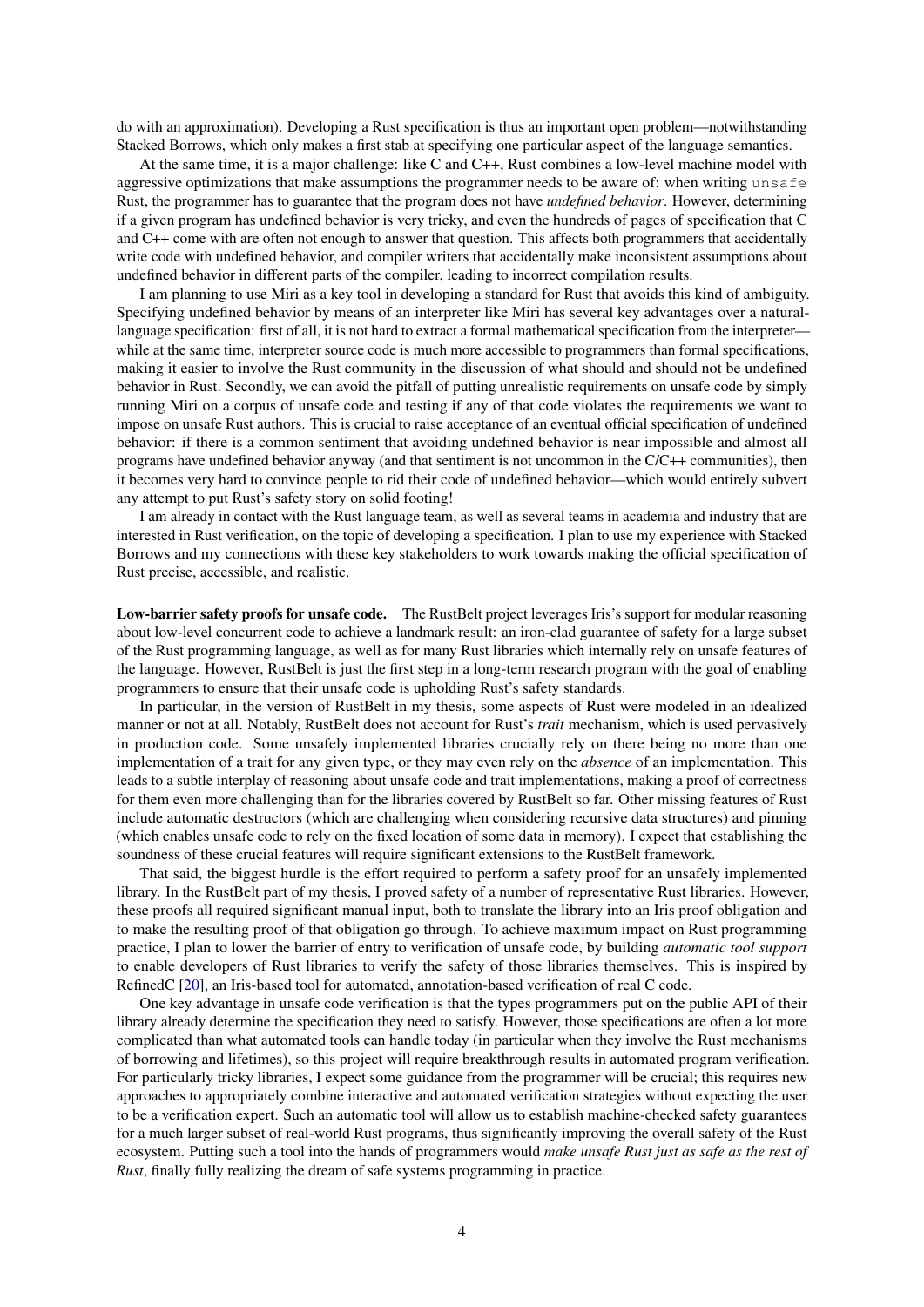## Summary

The modern world is full of complicated software systems that are prone to bugs, sometimes with severe consequences. Verification can ensure the absence of bugs even in cases where testing is infeasible since there are too many ways the system can behave. At the same time, real-world systems are typically not monolithic; they consist of a multitude of components developed by separate teams. I work on developing formal foundations that enable verification to follow the component-wise structure of large-scale software systems, and on tools for verification researchers and software engineers that bring those foundations to fruition. My general research approach could be described as striving for elegance and simplicity in the theoretical foundations, and then carrying those foundational insights all the way to the real world in order to attack problems that matter in practice.

#### References

- <span id="page-4-14"></span>[1] James Bornholt et al. "Using lightweight formal methods to validate a key-value storage node in Amazon S3". In: *SOSP*. ACM, 2021, pp. 836–850. DOI: [10.1145/3477132.3483540](https://doi.org/10.1145/3477132.3483540).
- <span id="page-4-4"></span>[2] Tej Chajed, Joseph Tassarotti, M. Frans Kaashoek, and Nickolai Zeldovich. "Verifying concurrent, crashsafe systems with Perennial". In: *SOSP*. ACM, 2019, pp. 243–258. DOI: [10.1145/3341301.3359632](https://doi.org/10.1145/3341301.3359632).
- <span id="page-4-5"></span>[3] Tej Chajed, Joseph Tassarotti, Mark Theng, Ralf Jung, M. Frans Kaashoek, and Nickolai Zeldovich. "Gojournal: A verified, concurrent, crash-safe journaling system". In: *OSDI*. USENIX Association, 2021. URL: <https://www.usenix.org/system/files/osdi21-chajed.pdf>.
- <span id="page-4-9"></span>[4] Hoang-Hai Dang, Jacques-Henri Jourdan, Jan-Oliver Kaiser, and Derek Dreyer. "RustBelt meets relaxed memory". In: *PACMPL* 4.POPL (2020), 34:1–34:29. DOI: [10.1145/3371102](https://doi.org/10.1145/3371102).
- <span id="page-4-15"></span>[5] Chris Hawblitzel, Jon Howell, Manos Kapritsos, Jacob R. Lorch, Bryan Parno, Michael L. Roberts, Srinath T. V. Setty, and Brian Zill. "Ironfleet: Proving practical distributed systems correct". In: *SOSP*. ACM, 2015, pp. 1–17. DOI: [10.1145/2815400.2815428](https://doi.org/10.1145/2815400.2815428).
- <span id="page-4-11"></span>[6] Ralf Jung. "A formal look at pinning". Blog post. 2018. URL: [https://www.ralfj.de/blog/](https://www.ralfj.de/blog/2018/04/05/a-formal-look-at-pinning.html) [2018/04/05/a-formal-look-at-pinning.html](https://www.ralfj.de/blog/2018/04/05/a-formal-look-at-pinning.html).
- <span id="page-4-8"></span>[7] Ralf Jung. "How MutexGuard was Sync when it should not have been". Blog post. 2017. URL: [https:](https://www.ralfj.de/blog/2017/06/09/mutexguard-sync.html) [//www.ralfj.de/blog/2017/06/09/mutexguard-sync.html](https://www.ralfj.de/blog/2017/06/09/mutexguard-sync.html).
- <span id="page-4-12"></span>[8] Ralf Jung. "Safe intrusive collections with pinning". Blog post. 2018. URL: [https://www.ralfj.](https://www.ralfj.de/blog/2018/04/10/safe-intrusive-collections-with-pinning.html) [de/blog/2018/04/10/safe-intrusive-collections-with-pinning.html](https://www.ralfj.de/blog/2018/04/10/safe-intrusive-collections-with-pinning.html).
- <span id="page-4-10"></span>[9] Ralf Jung. "The tale of a bug in Arc: Synchronization and data races". Blog post. 2018. URL: [https:](https://www.ralfj.de/blog/2018/07/13/arc-synchronization.html) [//www.ralfj.de/blog/2018/07/13/arc-synchronization.html](https://www.ralfj.de/blog/2018/07/13/arc-synchronization.html).
- <span id="page-4-13"></span>[10] Ralf Jung, Hoang-Hai Dang, Jeehoon Kang, and Derek Dreyer. "Stacked Borrows: An aliasing model for Rust". In: *PACMPL* 4.POPL (2020). DOI: [10.1145/3371109](https://doi.org/10.1145/3371109).
- <span id="page-4-6"></span>[11] Ralf Jung, Jacques-Henri Jourdan, Robbert Krebbers, and Derek Drever. "RustBelt: Securing the foundations of the Rust programming language". In: *PACMPL* 2.POPL (2018). DOI: [10.1145/3158154](https://doi.org/10.1145/3158154).
- <span id="page-4-7"></span>[12] Ralf Jung, Jacques-Henri Jourdan, Robbert Krebbers, and Derek Dreyer. "Safe systems programming in Rust: The promise and the challenge". In: *CACM* (2021). DOI: [10.1145/3418295](https://doi.org/10.1145/3418295).
- <span id="page-4-1"></span>[13] Ralf Jung, Robbert Krebbers, Lars Birkedal, and Derek Dreyer. "Higher-order ghost state". In: *ICFP*. 2016. DOI: [10.1145/2951913.2951943](https://doi.org/10.1145/2951913.2951943).
- <span id="page-4-2"></span>[14] Ralf Jung, Robbert Krebbers, Jacques-Henri Jourdan, Aleš Bizjak, Lars Birkedal, and Derek Dreyer. "Iris from the ground up: A modular foundation for higher-order concurrent separation logic". In: *Journal of Functional Programming* 28 (2018). DOI: [10.1017/S0956796818000151](https://doi.org/10.1017/S0956796818000151).
- <span id="page-4-0"></span>[15] Ralf Jung, David Swasey, Filip Sieczkowski, Kasper Svendsen, Aaron Turon, Lars Birkedal, and Derek Dreyer. "Iris: Monoids and invariants as an orthogonal basis for concurrent reasoning". In: *POPL*. 2015. DOI: [10.1145/2676726.2676980](https://doi.org/10.1145/2676726.2676980).
- <span id="page-4-3"></span>[16] Robbert Krebbers, Jacques-Henri Jourdan, Ralf Jung, Joseph Tassarotti, Jan-Oliver Kaiser, Amin Timany, Arthur Charguéraud, and Derek Dreyer. "MoSeL: A general, extensible modal framework for interactive proofs in separation logic". In: *PACMPL* 2.ICFP (2018). DOI: [10.1145/3236772](https://doi.org/10.1145/3236772).